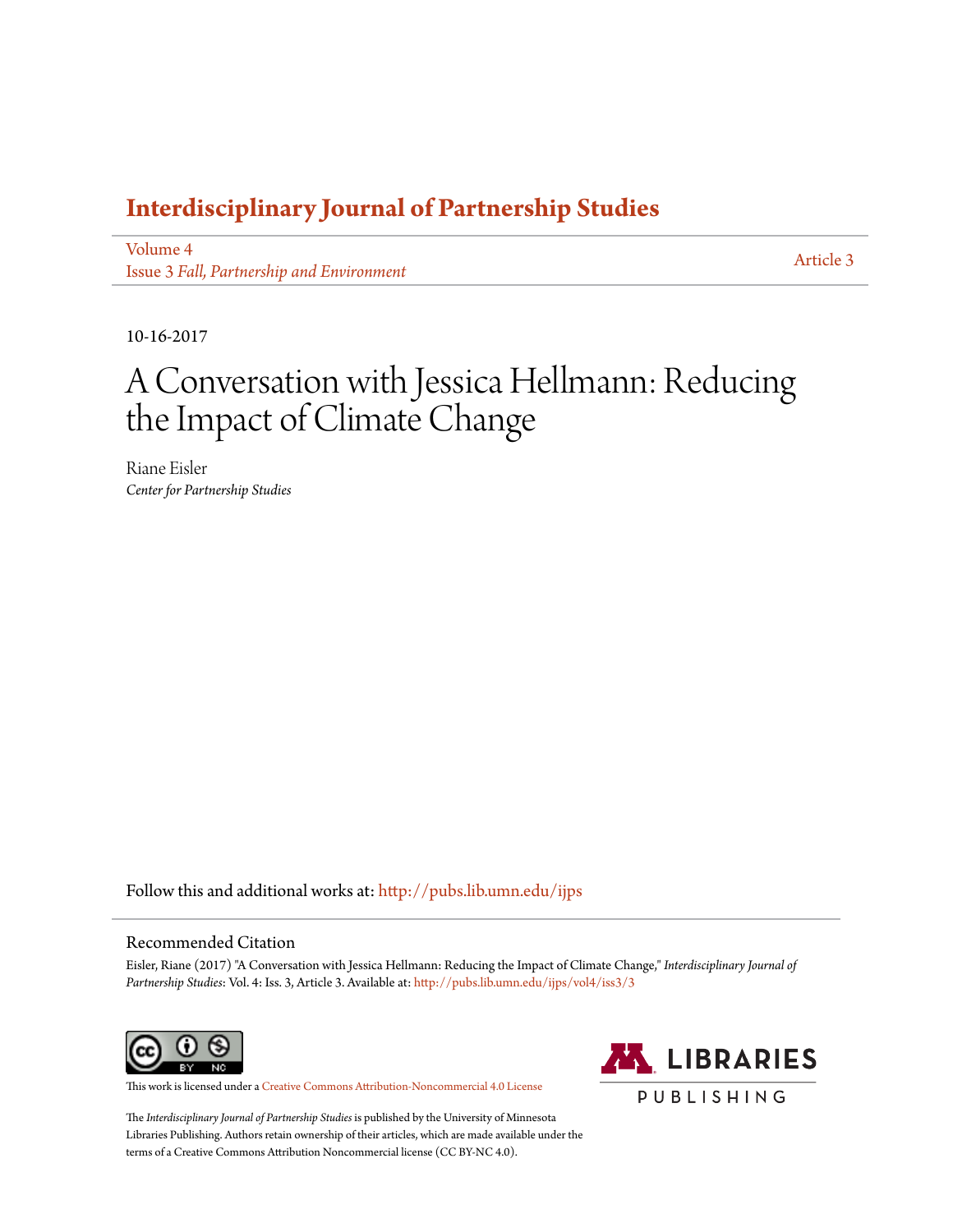### **A CONVERSATION WITH JESSICA HELLMANN: REDUCING THE IMPACT OF CLIMATE CHANGE**

### **Interviewed by Riane Eisler, JD, PhD (hon)**

### **Abstract:**

*IJPS* Editor-in-Chief Riane Eisler talks with Jessica Hellmann, Director of the University of Minnesota Institute on the Environment, Russell M. and Elizabeth M. Bennett Chair in Excellence in the Department of Ecology, Evolution, and Behavior, and a pioneer in the field of reducing the impact of climate change.

*Keywords:* environment, climate change adaptation, natural resource management, sciencesociety-climate intersections, population, conservation, domination, partnership.

**Copyright:** ©2017 Eisler. This is an open-access article distributed under the terms of the Creative Commons Noncommercial Attribution license (CC BY-NC 4.0), which allows for unrestricted noncommercial use, distribution, and adaptation, provided that the original author and source are credited.

**Riane Eisler:** Jessica, you have been a pioneer in the field of climate change adaptation. What in your life led you to this work?

**Jessica Hellmann:** I'm not entirely sure! Happenstance and mentorship are certainly ingredients. There are several features of my upbringing that played a role in forming my interests. I'm a Midwesterner and the grandchild of farmers and small-town business people. I spent quite a lot of time outside and learned to appreciate working landscapes and land stewardship. I love wilderness too, but I orient toward landscapes that work for both people and nature. I think that's where I got my interest in natural resource management. Late in college I also realized that the academic life was pretty amazing, and I knew I wanted to continue hanging out on a university campus. So I applied to graduate school. I was raised in a household with a strong emphasis on the physical sciences, but my studies had gravitated to the biological sciences. It struck me that ecological systems were far more complex than most built or physical systems, and that trying to understand how ecological systems respond to systemic change would be a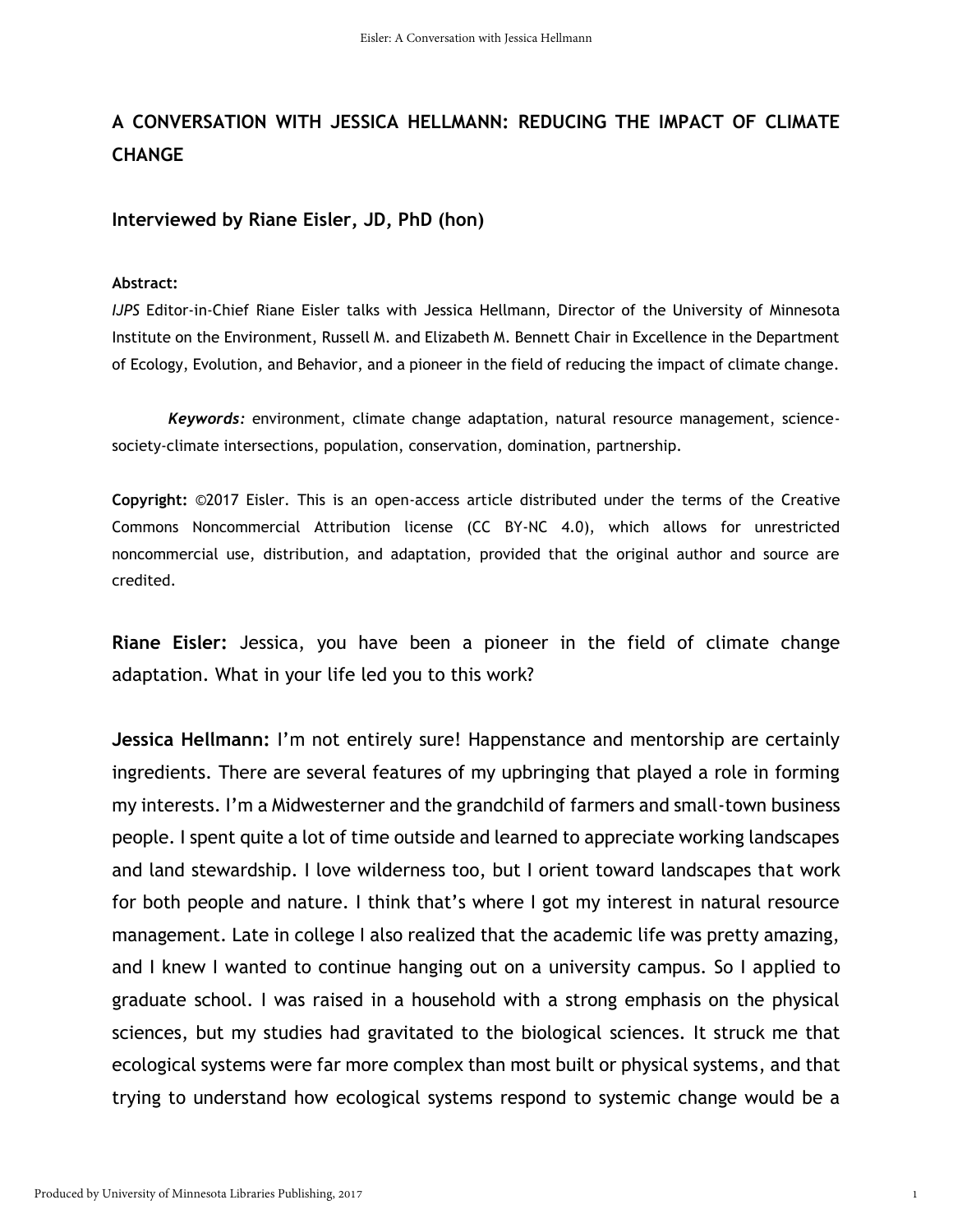challenging and worthwhile pursuit. Around this time, some of the very first papers were coming out about whether climate change could alter living ecosystems. It sounds funny now, more than 20 years later, but the first climate change research in ecology was about determining if climate change was even affecting nature. I demonstrated how climate change translates through one living thing to another, something called "indirect effects," and how these indirect effects (climate affecting one species via its influence on another) can be larger in magnitude and significance than direct effects on physiology or species performance. Thus, the effects of climate are about relationships, and the impacts of climate change involve the complex interactions within a system.

**Eisler:** I love the accessibility and inclusiveness of your personal web site. You write that "Decisions aren't just for the science community to make. The public needs to understand the science and to be part of that conversation." As you know, the goal of our journal is "To share scholarship and create connections for cultural transformation to build a world in which all relationships, institutions, policies, and organizations are based on principles of partnership." Do you see commonalities with this in the work the Institute on the Environment does on behalf of people and the planet?

**Hellmann:** I believe that science and universities have much to offer the "real world." There already are many good ideas about how to make the world a better place, but we do not have all the answers or ideas we need. Our job as scholars is to push the envelope of ideas. Personally, I am energized by those ideas that are closely tied to usefulness in the real world. But ideas are not enough. We need all of our social institutions—government, communities, companies, advocacy groups—to see good ideas into practice. If we are not working together, progress is slow and time and money are wasted. And we don't have a lot of time left (with respect to climate change, for example) to mess around.

**Eisler:** The website for the Institute on the Environment points to an innovative approach, stating, "This is not academia as usual," and you emphasize the need to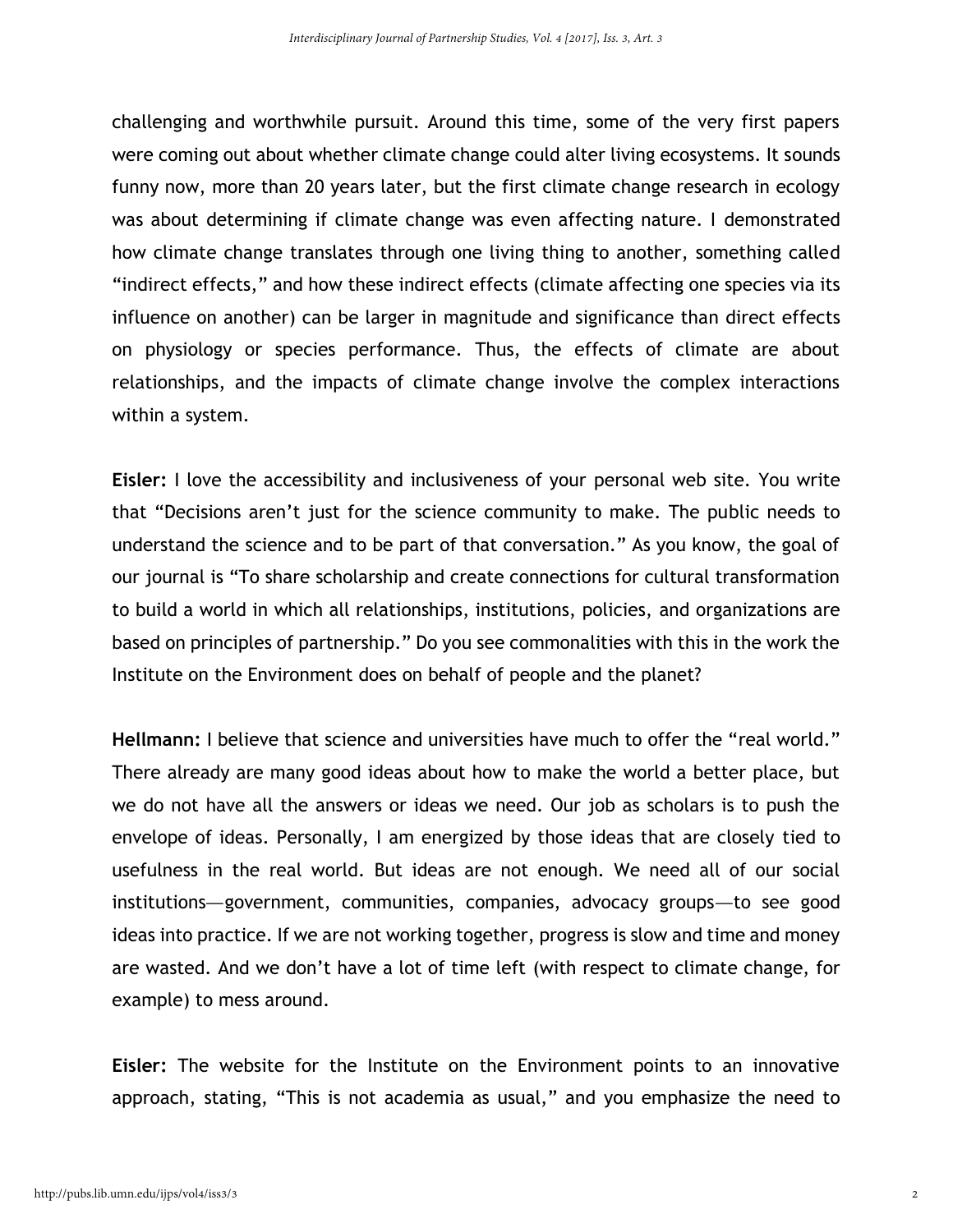recognize science-society-climate intersections. As a leader in climate adaptation science, do you see a change in the paradigm affecting dialogue, research, and policy about addressing our climate challenges?

**Hellmann**: Adaptation *is* an important paradigm shift, and you can see that shift in ecology and natural resource management. Though ecology is a relatively young field, we have a suite of established norms and shared understanding about best practices for conservation, preservation, and restoration. Most of the time those best practices involve holding or restoring ecosystems to a historic baseline, making a system the way it is "supposed" to be. There are some challenges in defining this baseline (such as, deciding *which* historic baseline to use), but there were few challenges to the historic paradigm before climate change. But climate change up-ends the idea of historic baselines, or even "native" species. Because of climate change, we cannot return a species or an ecosystem to the way it used to be. Instead, we have to ask in each case what we are trying to achieve, and then use tools available to use to try to achieve those goals. That means that if we want to keep a species from going extinct, we might need to move it to a place where it did not historically live. Or if we want a functioning ecosystem, we might need to manage it for transition, encouraging it to change from one type of community (say, a forest) to another (say, a grassland). How to think about and manage for change has turned many of our fundamental ideas about conservation on their heads, and I think that's both interesting and important.

**Eisler:** The old "conquest of nature" mentality has been part of the guiding values of what I call a domination system. Your institute's mission is "to lead the way toward a future in which people and the environment prosper together." What do you think is needed to bring this about?

**Hellmann**: A sustainable future needs good ideas and resourceful people to see it built, and our institute is committed to generating both. We know that we cannot create a sustainable, healthy planet without significantly changing the behavior of people on it. Human activities that release greenhouse gas emissions are a case in point. But we also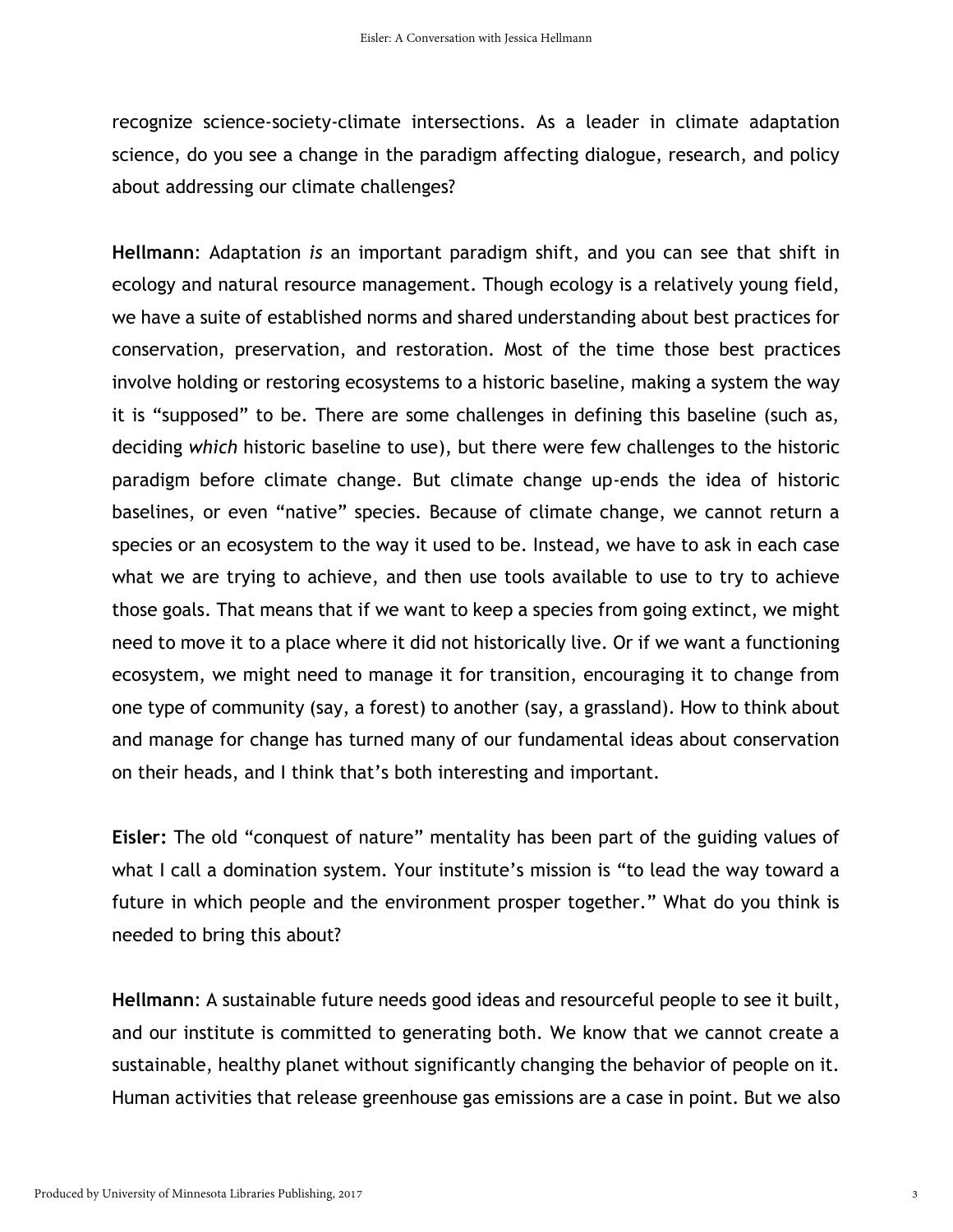know that we cannot create a prosperous future for humanity without a healthy planet. We cannot have healthy people without a planet, and we cannot have a healthy planet without people. I do like the word "prosper" because prosperity is a state of well-being and fulfillment. By prosperous people and planet, I mean supporting human lives with meaning and purpose that sustains and renews planetary resources.

**Eisler**: You have emphasized the role of science and science communication as part of a broader conversation about the environment that includes politics, culture, and faithbased communities. How might we have more partnership-oriented dialogue regarding science and the environment that includes those who have been disempowered, such as women, the poor, and other marginalized populations such as African Americans in the United States?

**Hellmann:** The environment affects all people. We are all stewards of the earth, and we all feel the impacts of environmental change, positive and negative. These consequences are not shared equally among people and places, however. The historically marginalized and disenfranchised are often the most vulnerable to climate change, for example, and climate justice is a topic that should engage all climate scientists. Yet, there are considerable strengths in marginalized communities that make them resilient and useful models for other communities. Some communities have strong social bonds, for example, that make them resilient to extreme events caused by climate change. Other communities can learn from them.

**Eisler:** Your Institute's website notes that "By 2050, the world population is expected to reach about 9 billion. That's almost 2 billion more people who need food, water and shelter to survive." Your Institute has many important projects on land use, new energy creation, and other changes in our of Earth's land, water, and air systems, yet I did not see any projects addressing family planning and raising the status of women to halt exponential population growth. Are you working with organizations that address these issues, which affect not only our planet's carrying capacity but social values that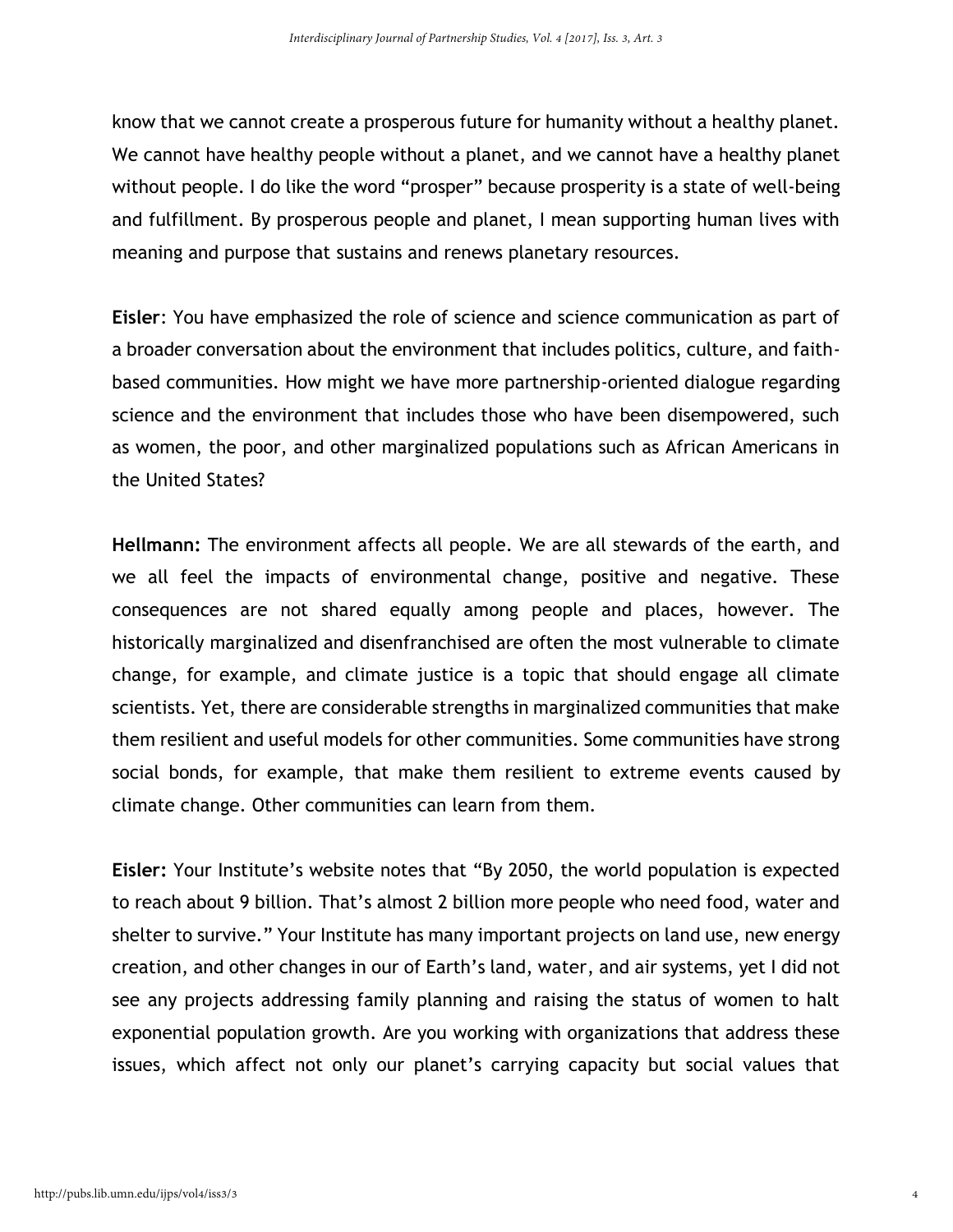devalue the female half of humanity and anything stereotypically associated with women, such as caring for people and keeping a healthy home environment?

**Hellmann:** We do work with organizations that engage in family planning and other empowerment techniques to reduce birth rates in low-income countries. A number of our projects on global land use and the importance of preserving natural capital, for example, are closely tied to the UN Sustainable Development Goals that work to enhance livelihoods and reduce poverty, factors that positively impact birth rates. Because we are based in a developed country, however, other aspects of our work focus on the high per capita consumption of American life styles and how to reduce the burden of this consumption on the environment. It is important to recognize that it's not just how many people live on Earth but *how* each of those people live. The impact of each American consumer is far larger than people in developing countries.

**Eisler:** In my book, *The Real Wealth of Nations: Creating a Caring Economics*, I propose that the old economic paradigm which reflects the devaluation of women and anything stereotypically considered "soft" or "feminine" (whether in women, men, or social policy) should be changed to include the value of the three life-sustaining sectors: the volunteer economy, the household economy, and the natural economy. How do you see the role of economics in your interdisciplinary environmental work?

**Hellmann:** One of the flagship projects at the Institute on the Environment is called the Natural Capital Project, a collaborative endeavor with Stanford University, the Nature Conservancy, and the World Wildlife Fund. The Natural Capital Project studies and reveals the contribution of natural products and services to our economy and our individual lives. Natural capital includes wetlands that purify our drinking water and pollinators that help to produce our food. The traditional economy pretends that these things come for free, or that the environment is a free dumping ground for pollutants. But when nature is degraded, it comes at a measurable cost in dollars and quality of life, and we must protect healthy ecosystems that provide key resources for people.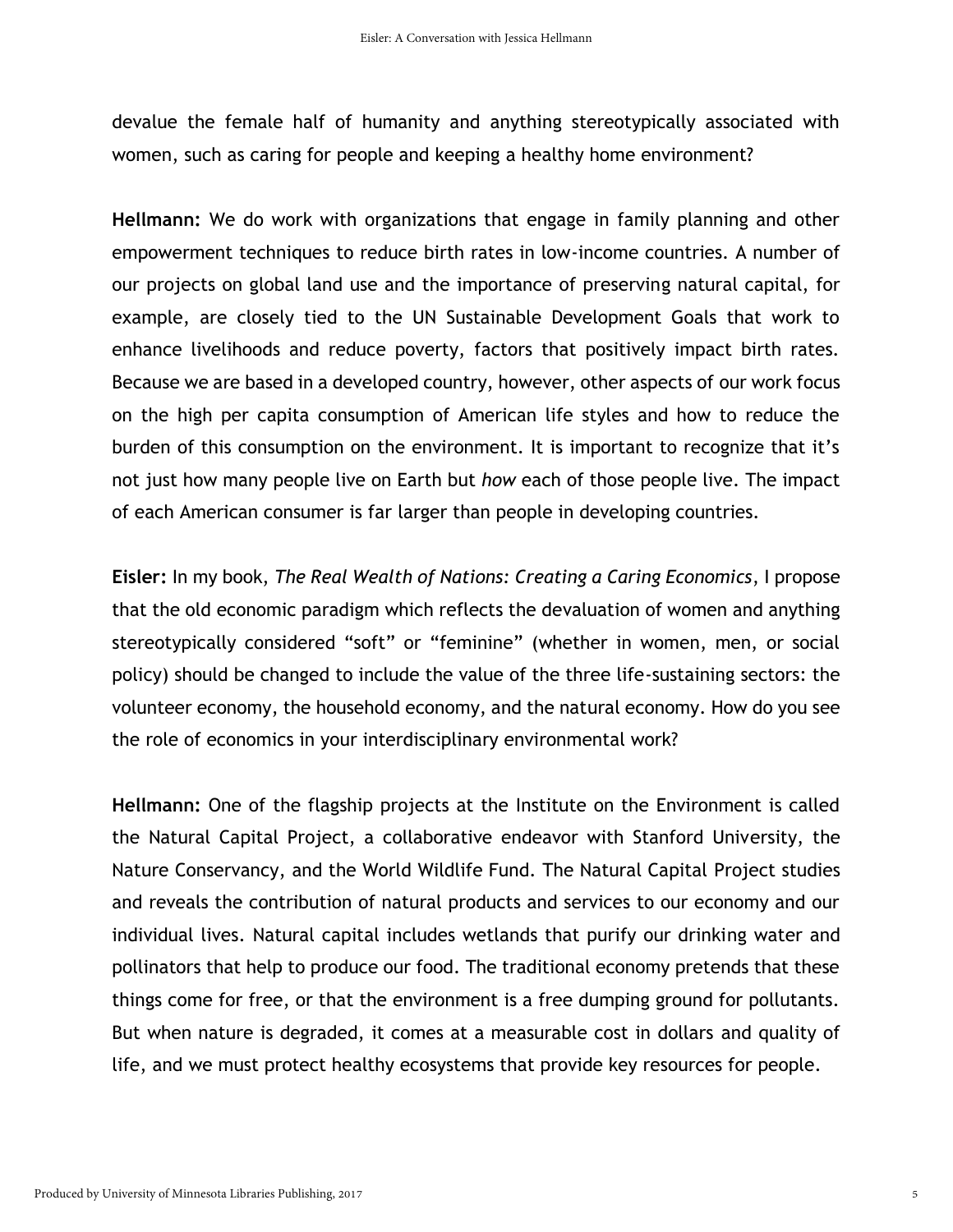**Eisler**: The Center for Partnership Studies developed new metrics that, unlike GDP and GNP, highlight the economic value of caring for people and for nature: Social Wealth Economic Indicators (SWEIs). I understand you are working on a new book about the value of nature. Could you share more about this and how this approach might open channels for greater partnership with nature?

**Hellmann**: My book is about two complementary things. First, I explore our stewardship duty to help nature adjust to climate change. I talk about different natural resource management tools that we can use for climate change adaptation, and tradeoffs and unintended consequences that we need to watch for and evaluate.

Second, I talk about how people should deploy nature and natural processes in our own adaptation to climate change: that we should deploy natural solutions in our cities and rural areas to help mitigate the risks of climate change, including things like green roofs to reduce extreme urban heat, and restoring or expanding wetlands to increase agricultural irrigation under drought conditions. I have this grand hope that climate change will have a silver lining—that it will be a reason to bring nature back into human landscapes because we need it. In so doing, we and all living things might be better off.

**Eisler**: What are some things that our readers can do to support your important work?

**Hellmann:** I would love for people to get more engaged in climate change adaptation. The debate about stopping climate change continues to ravage this country, and thus, participating in the global conversation about stopping greenhouse gas emissions is incredibly important. At the same time, we are living with climate change already, and there is more to come. We need to prepare for those changes. We must invest in new infrastructure—and I hope we capitalize on green infrastructure because it works and is cost-effective—and we need to build systems and policies to manage change as it happens. Adaptation is a political decision, involving priorities of spending and beneficiaries. We want those political decisions to reflect a wide range of people and